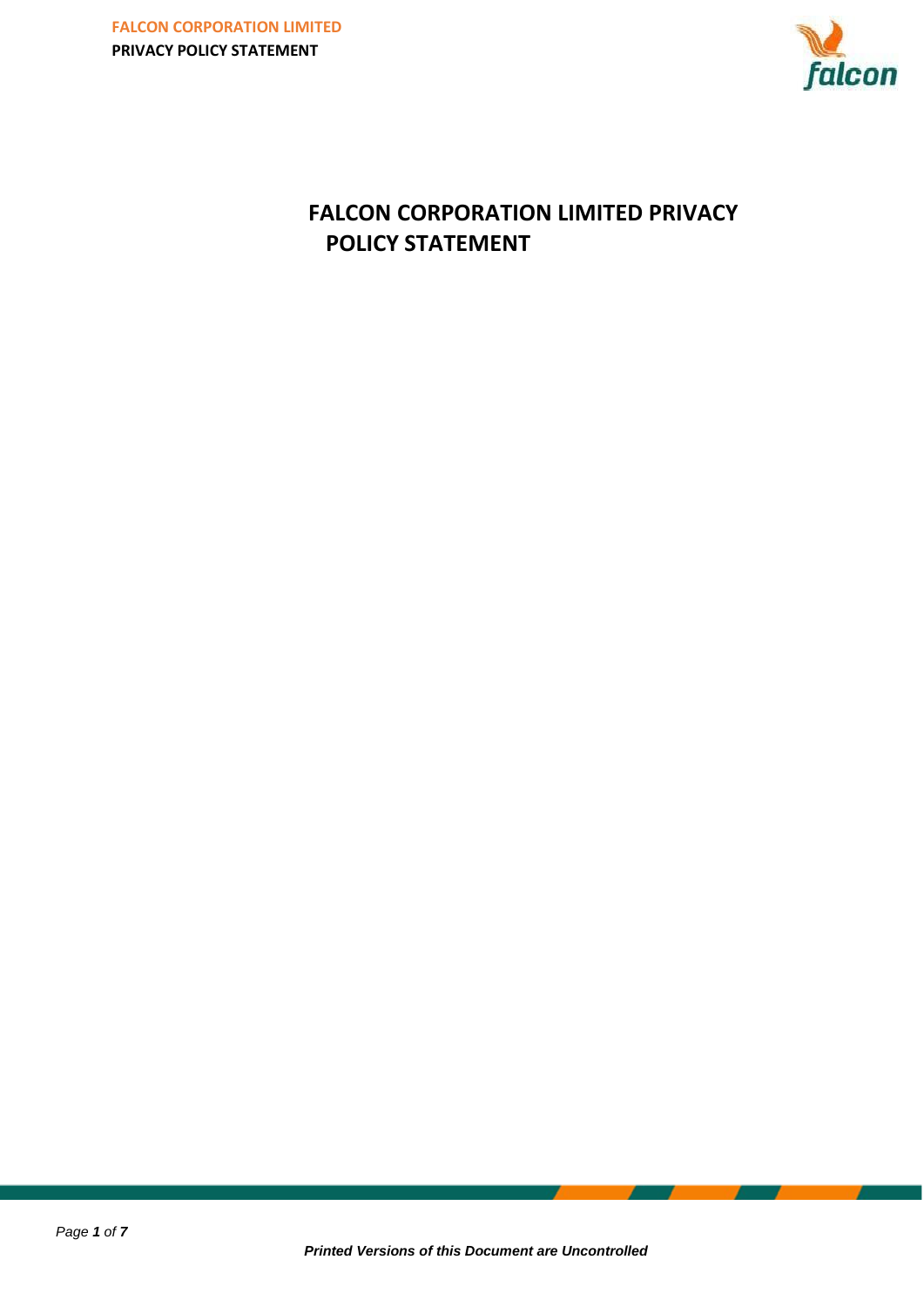

#### FCL-EMG-DAP-PO-002

#### **TABLE OF CONTENTS**

#### **TERMS AND DEFINITIONS**

This section captures the definitions of key terms and abbreviations in use within our Company's Management System

#### **TERMS**

- **FCL Falcon Corporation Limited**
- $|P|$ **Information Protocol**
- **DPO Data Protection Officer**

FCL-EMG-DAP-PO-002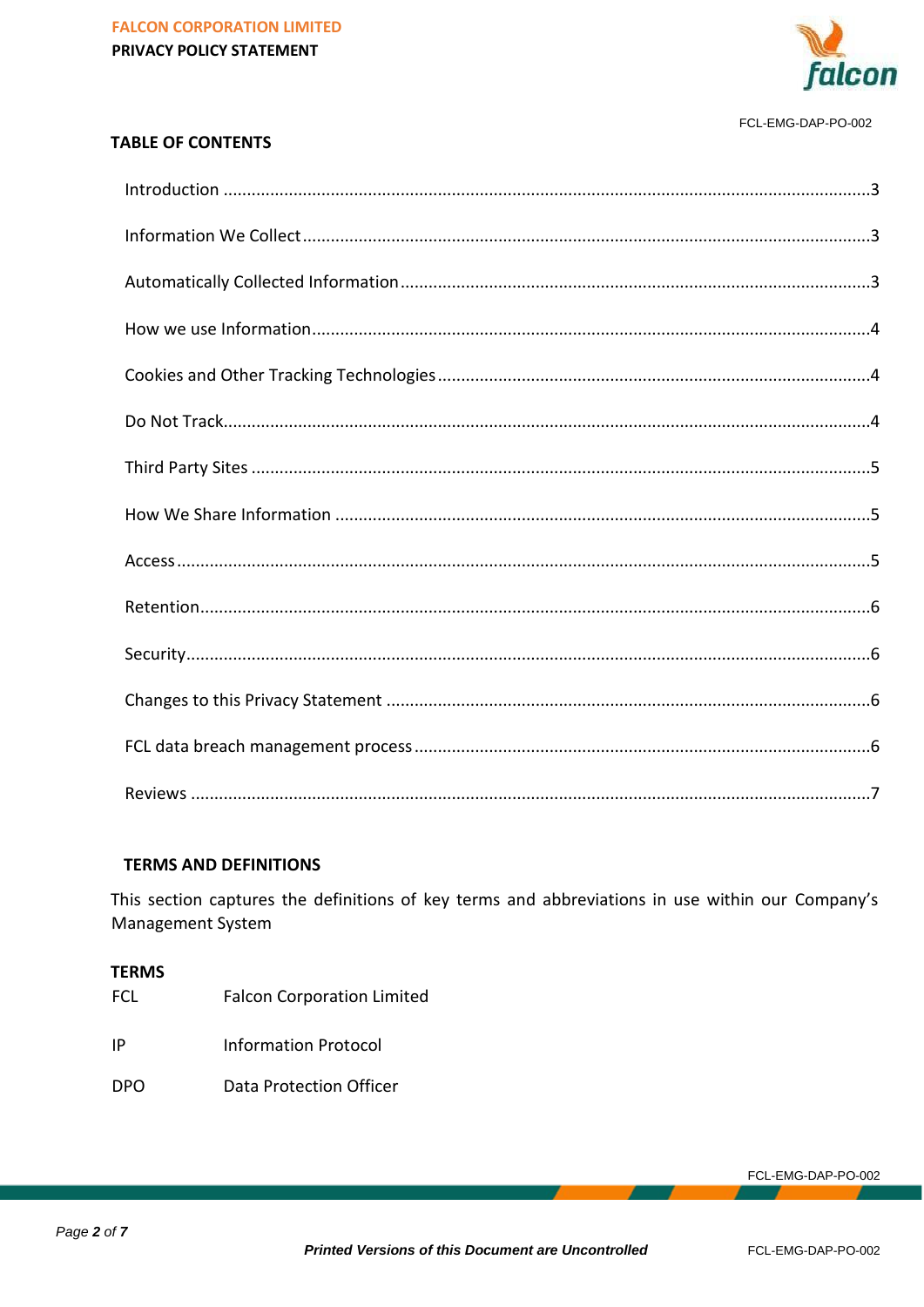

## **Privacy Policy Statement**

#### <span id="page-2-0"></span>**Introduction**

Falcon Corporation Limited is strongly committed to protecting your personal information. This Privacy Policy Statement explains the types of information we collect, including, when you use or access our Website and how we use, share, and protect this information. By using or accessing our website, you agree to the terms of this statement and our Terms of Use; if you do not agree, please do not access the website, or provide us with your personal information.

Note that this Privacy Policy Statement may change from time to time and your continued use of our website is deemed to be an acceptance of those changes. Please check this statement periodically for updates. Furthermore, this Privacy Policy Statement also applies to information we may collect offline.

### <span id="page-2-1"></span>**Information We Collect**

We may collect information in the following ways: 1) directly from you;

2) through automated technologies; and 3) from third parties.

We do not collect sensitive personal information about you through our website. Sensitive personal information includes data types relating to race or ethnic origin; political opinions; religious or other similar beliefs; trade union membership; physical or mental health; sexual life or criminal record. Please do not submit sensitive personal information to our website. If you provide sensitive personal information to FCL through our website, you do so voluntarily and FCL accepts your consent for us to collect, store and use your sensitive personal information in the same ways as other personal information we collect.

### <span id="page-2-2"></span>**Automatically Collected Information**

When you download, access, and/or use our website, information may be automatically collected, such as: username, device, usage details, browser, IP address, operating system, browser type, mobile information, and location. We may also access other information associated with files stored on your mobile device.

We may also use automated technologies to collect information about your activities over time and across third-party websites, applications, or other online services. See below in the Cookies and Analytics and Do Not Track sections for more details.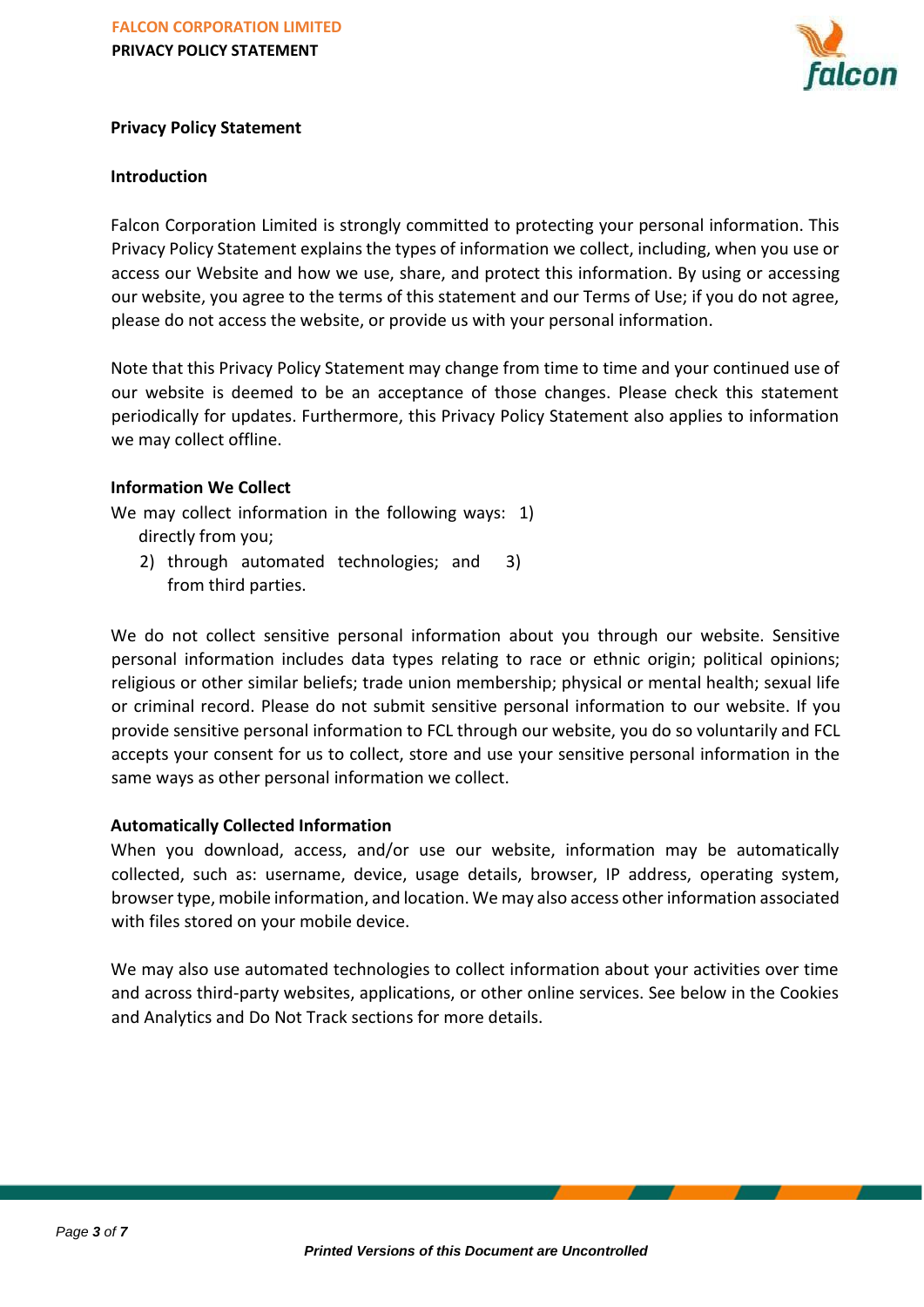

## <span id="page-3-0"></span>**How We Use Information**

FCL collects your information on our website and other offline processes for the following purposes:

- 1) To communicate with you;
- 2) To operate, administer, manage, and improve our website and the user experience;
- 3) To develop and manage our business, services, and relationship with you, including by providing you with information that may be of interest to you;
- 4) To monitor activity on our website for security-related purposes and to check compliance with applicable obligations, laws, professional standards and FCL policies and guidance;
- 5) To conduct data analysis, including data regarding the performance and use of our website and the demographics of its users for use by FCL;
- 6) To conduct quality and risk management reviews;
- 7) To carry out our legal and contractual obligations and enforce our rights;
- 8) To conduct business;
- 9) To protect against fraud; and
- 10) To notify you when updates are available.

Our website does not intend to collect or compile personal information for dissemination or sale to outside parties for consumer marketing purposes, or host mailings on behalf of third parties.

### <span id="page-3-1"></span>**Cookies and Other Tracking Technologies**

Cookies may be used on some pages of our website. "Cookies" are small text files placed on your device that assist us in providing a more customized website experience. For example, a cookie can be used to store registration information in an area of the site so that a user does not need to re-enter it on subsequent visits to that area. It is our policy to use cookies to make navigation of our websites easier for visitors and to facilitate efficient registration procedures. Site statistics are compiled by third parties and therefore your IP address will be passed to third parties for statistical reporting only.

To properly manage our website, we may anonymously log information on our operational systems, and identify categories of visitors by items such as domains and browser types. These statistics are reported in the aggregate to our webmasters. This is to ensure that our website presents the best web experience for visitors and is an effective information resource.

### <span id="page-3-2"></span>**Do Not Track**

Do Not Track is a privacy preference that users can set in their web browsers. When a user turns on the Do Not Track Signal, the browser sends a message to websites requesting that they not track the user. There is no accepted standard on how to respond to Do Not Track signals, and we do not respond to such signals.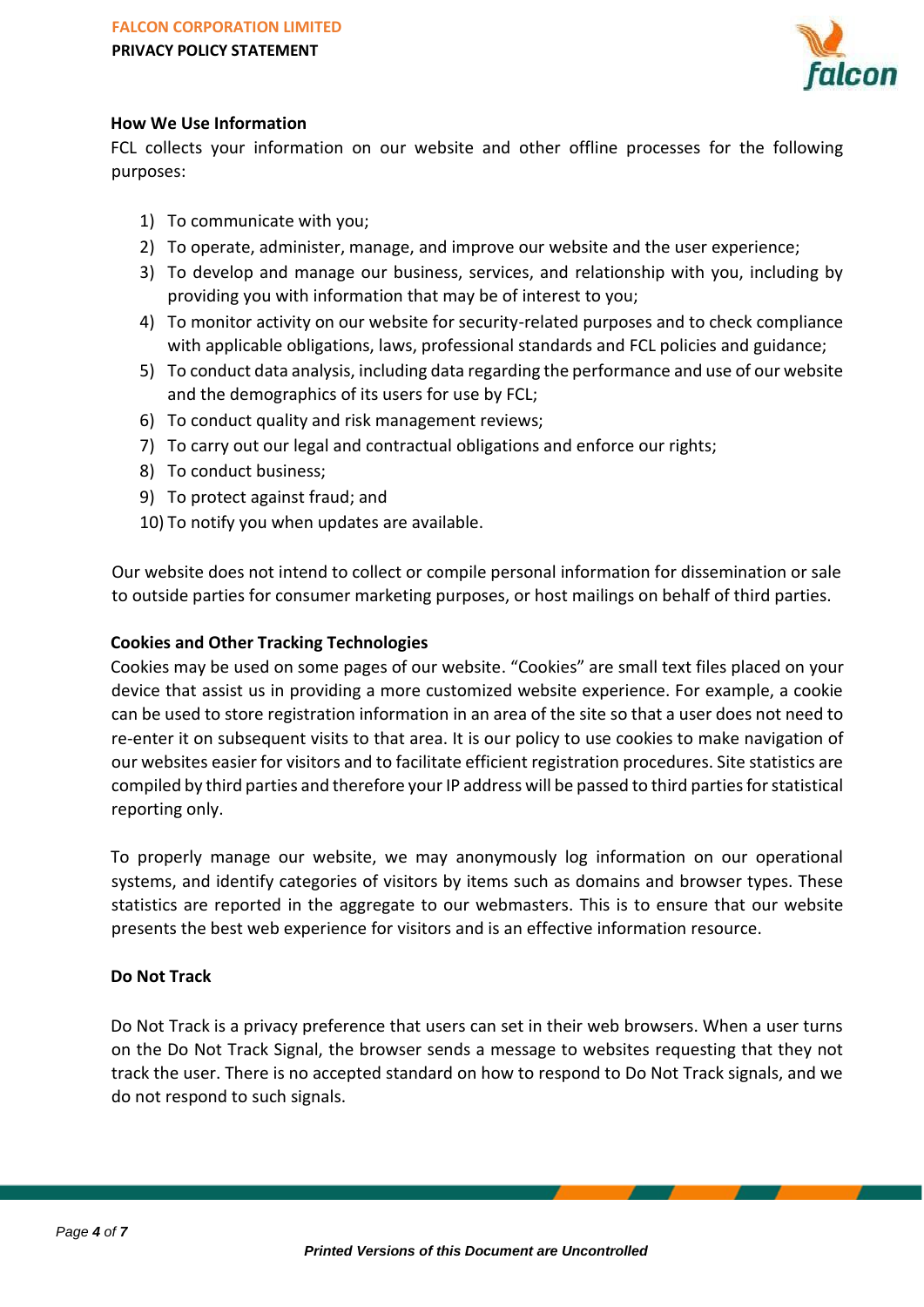

Please note that blocking cookies may affect your browsing experience on many sites and may limit your ability to use certain features of our Services.

#### <span id="page-4-0"></span>**Third Party Sites**

Our website may link to other websites which do not operate under FCL's privacy practices. When you link to other websites, FCL's privacy practices no longer apply. We encourage visitors to review each site's privacy policy before disclosing any personally identifiable information.

#### <span id="page-4-1"></span>**How We Share Information**

Information collected by FCL may be transferred or disclosed to third party contractors, subcontractors for the purposes set out in this statement and for the administration of our site and/or other internal, administrative purposes. Personal information may also be transferred to third party service providers that provide services to FCL including: identity management, website hosting and management, data analysis, data back up security, and storage services. As a result, your personal information may also be transferred outside the country where you are located. By submitting personal information through this site, you are providing explicit consent to the transfer of such information for the fulfillment of your voluntary requests.

We may disclose information to third parties under the following circumstances:

As required by applicable law, statute, rule, regulation, or professional standard, or through subpoena, search warrant or other legal process;

- 1) For regulatory compliance purposes;
- 2) When explicitly requested by a user;
- 3) As part of, or in preparation for, a change of control, restructuring, corporate change, or sale or transfer of assets; or
- 4) As otherwise set out in this Statement.

#### <span id="page-4-2"></span>**Access**

You may review and change your personal information by sending us a completed standard data update form via an email to request access to, correct, or delete your personal information that you have provided to us. When practically possible, if FCL is informed that any personal information collected through our website is no longer accurate, we will make appropriate corrections based on the updated information that you provide. We may not accommodate a request to change information if we believe the change would violate any law or legal requirement or cause the information to be inaccurate. If you would like to exercise your rights under applicable law to obtain details of personal information FCL holds about you, or to correct that information, you can contact [dpo@falcon-corporation.com] or if you have a complaint about FCL's handling of your personal information.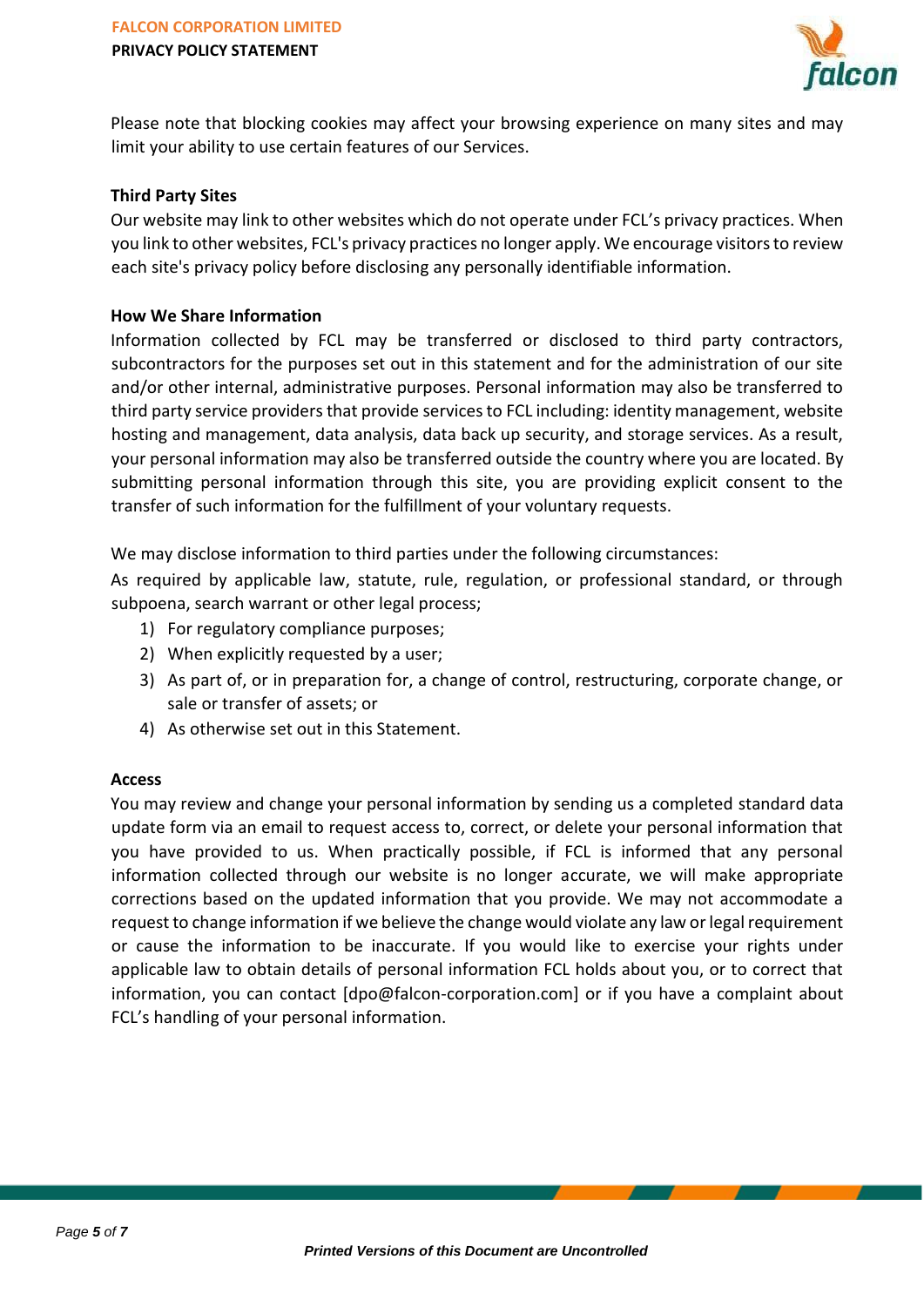

## <span id="page-5-0"></span>**Retention**

We will retain your personal information in compliance with our data retention policy for any of the purposes described above, or longer if required by applicable law or regulation.

#### <span id="page-5-1"></span>**Security**

We have put in place appropriate technical and organizational security measures designed to protect your personal information from loss, misuse, or destruction, including unauthorized, accidental, or unlawful disclosure or processing of your personal information. We take steps to limit access to personal information and our employees have agreed to maintain the confidentiality of this information. While we take data protection precautions, no security measures are completely secure, and we do not guarantee security. Note, in the event of a security incident, we may use your email address and/or other contact information that you have provided to notify you of the incident.

### <span id="page-5-2"></span>**Changes to this Privacy Statement**

We may update this statement at any time by publishing an updated version here. You can access the most current version of this privacy statement at any time on this site.

### <span id="page-5-3"></span>**FCL Data Breach Management Process**

- 1. Executive Management receives the breach complaint through the designated complaint channel.
- 2. Executive Management will ensure the breach is contained and that an initial assessment is conducted.
- 3. Confirmation of the following is required:
	- Extent
	- Cause

The information the breach involves

Confirmation of possible containment

- If the breach is a systemic problem or an isolated incident
- Assessment of the risk or other harm because of the breach i.e. The loss of trust, reputational damage, legal liability, or breach of secrecy provisions
- If the information that has been compromised, is sensitive or likely to cause humiliation or embarrassment
- 4. Assess the need to notify affected individuals or entities or if the information can be fully recovered without further disclosure.
- 5. Prevention of future breaches, once immediate steps has been taken to mitigate the risks associated with a breach.
- 6. Following the investigations, the outcome of the investigation and relevant recommendations, including:
	- Making appropriate changes to policies and procedures if necessary; Revising staff training practices if necessary; and

Updating this data breach procedure where required.